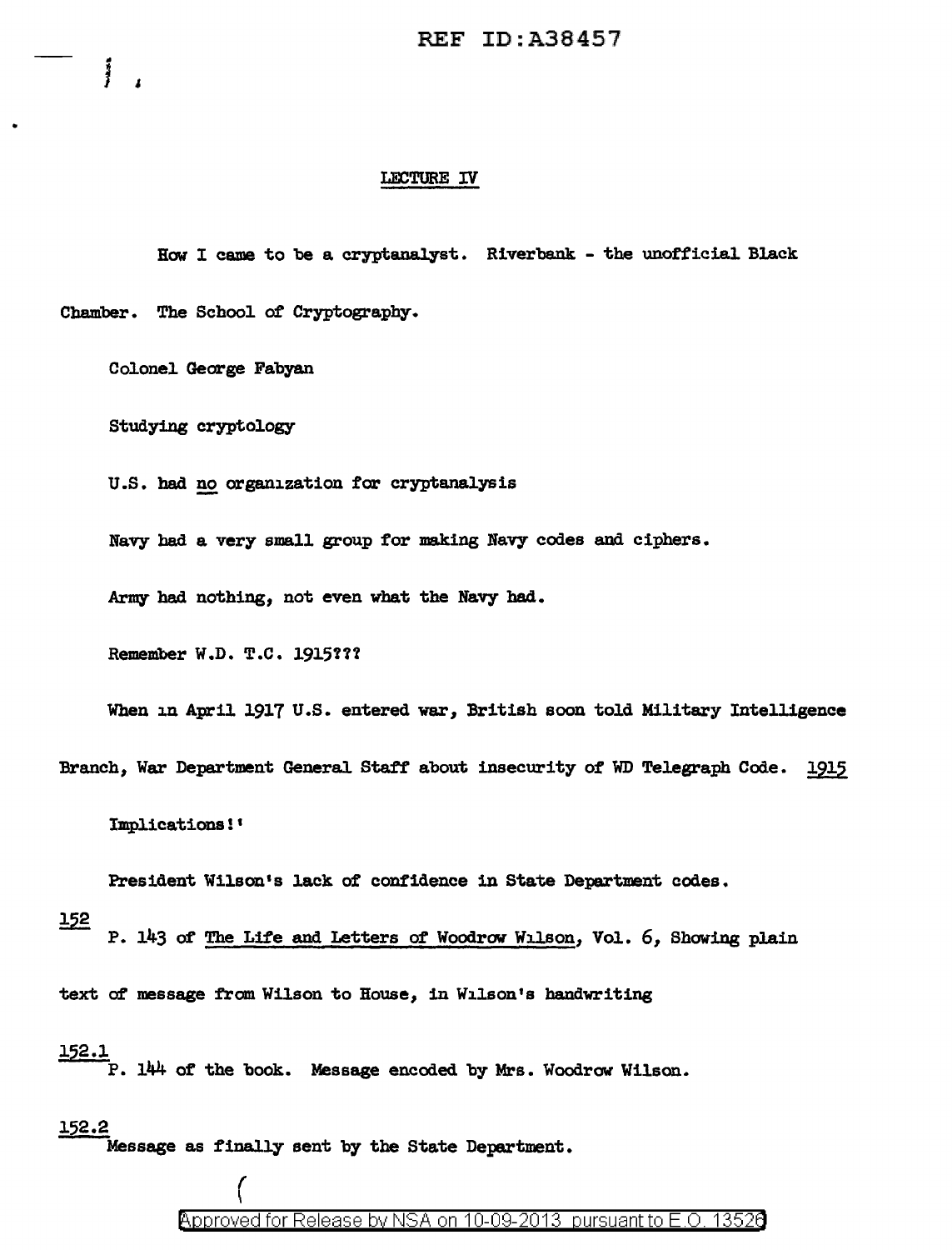$\frac{153}{152}$  P. 316 of Woodrow Wilson's "Life and Letters", Vol 5, showing shorthand

notes made by Wilson for a telegram to Colonel House.

# 153.l

P. 317 of above showing President Wilson's transcription of the above

message into code, done on his own typewriter.

#### 153 2

.<br>Transcription into plain language on receipt.

#### 212

Title page of Manual for the Solution of Military Ciphers by Parker Hitt,

1916 (Things we studied.)

#### J.69

Parker Hitt.

# 213.

Title page of An Advanced Problem in Cryptography and its Solution by

Mauborgne. 1914.

1-22· J. o. Mauborgne. Became Chief' Signal. Officer.

We study. We solve messages for State, War, Navy and Justice. We teach

crypt and run classes. We learn Bacon's Biliteral--the earliest binary code.

### <u>79</u>

Bacon's "biliterarie alphabet"

81

Example: The Castle.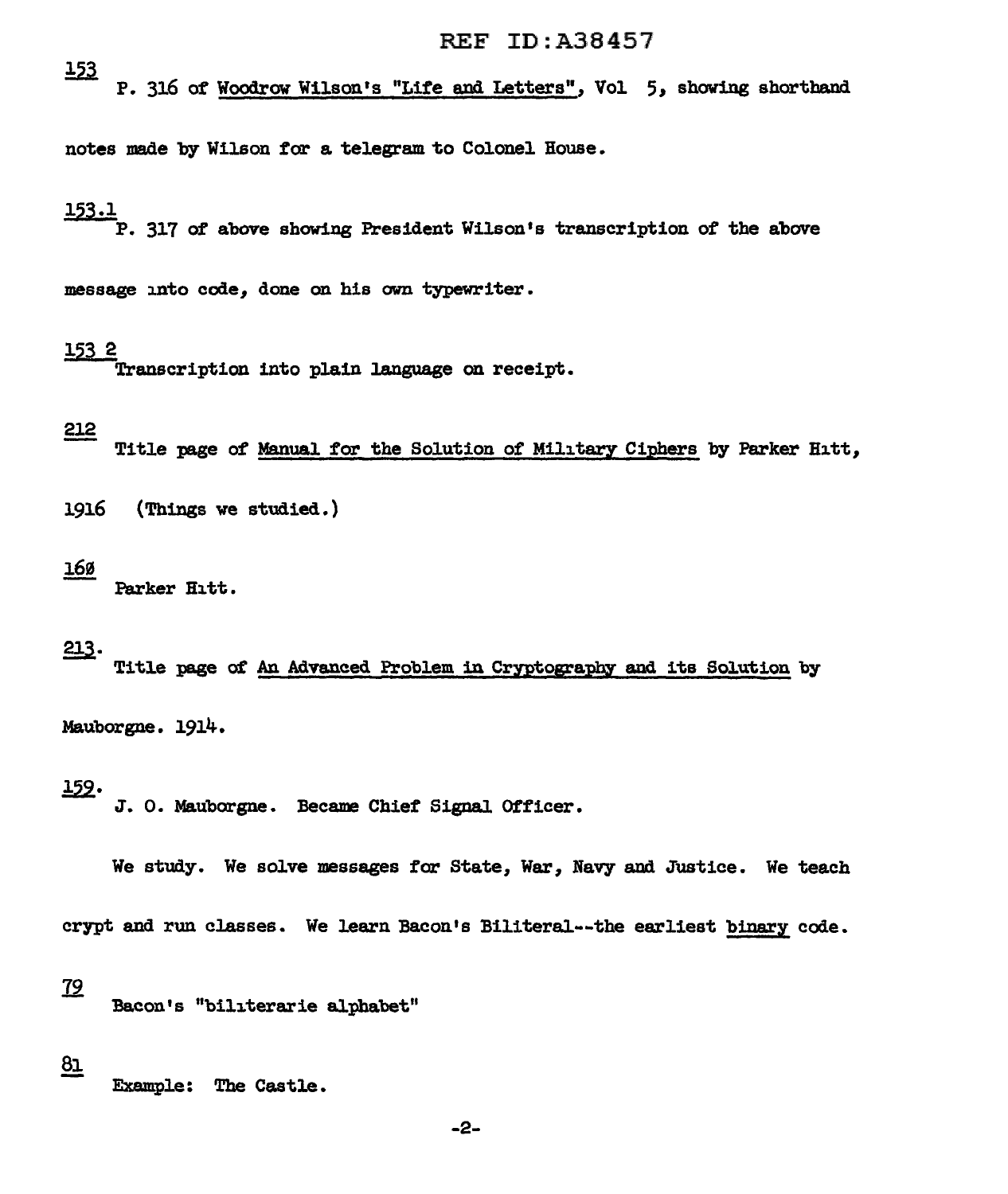Many years later  $(15-16)$ , being desirous of giving a picturesque example

of bilateral cipher in one of *my* texts but thinking the picture of a phoney castle would not be acceptable to the authorities in the OCSigO, I put in an example and challenge students to solve it.

1. Building up Riverbank crypt organization, 1916-1917.

2. What sort of messages did Riverbank solve? Mexican principally -messages obtained surreptitiously by  $D/J$ .

No facilities for intercept *ot* radio.

No arrangements with Western Union or Postal for copies of messages of

belligerents in Europe.

Ciphers of Hindu conspiracy.

 $33.1$  One of the ciphers used by the Hindu conspirators - 1916-17.

### $34$

Solution of the Hindu letter.

## $34.1$

Another Hindu system.

Trial in Chicago.

Bow trial in San Francisco wound up!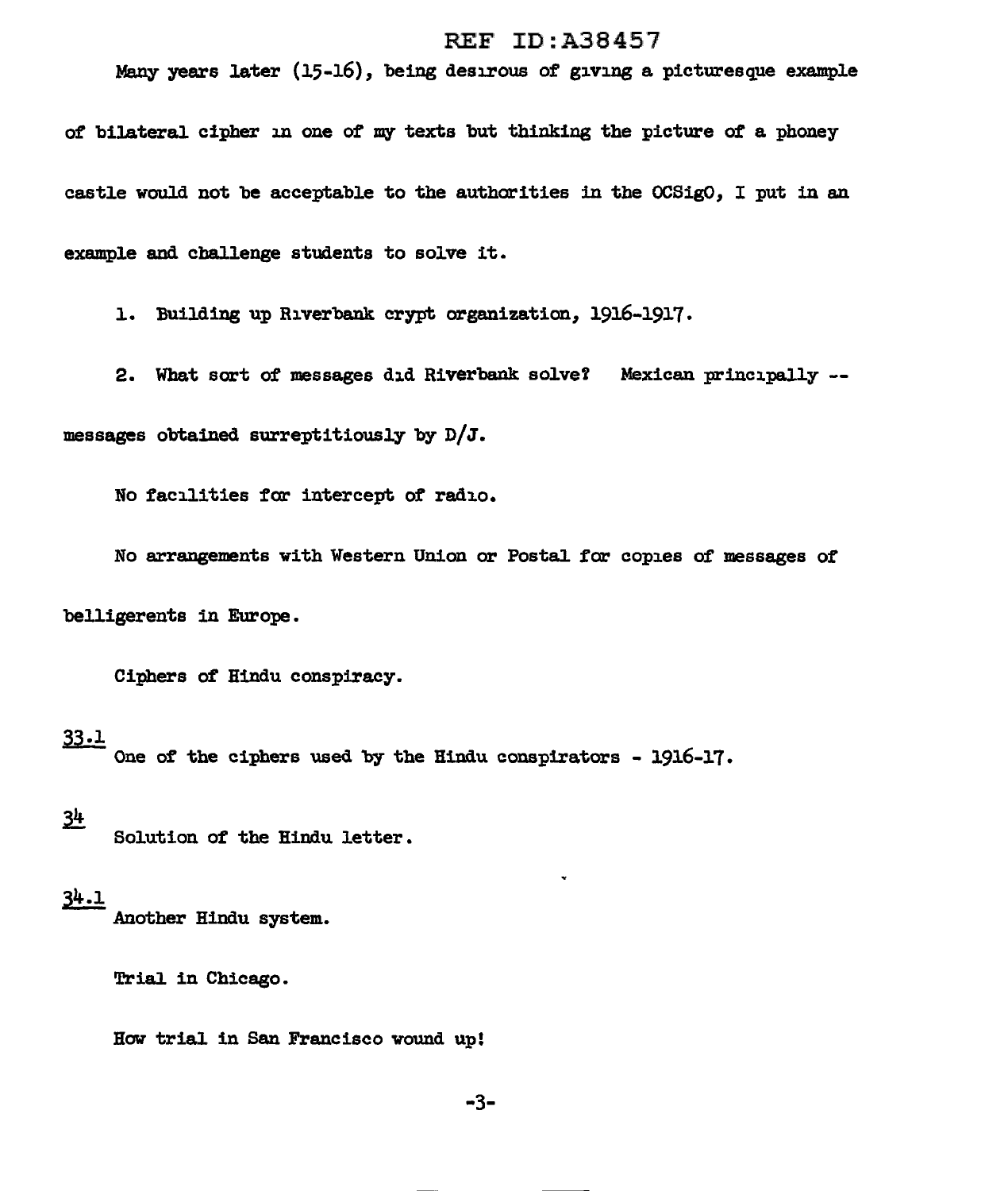In due course, MID builds an organization in Washington around 1st Lt.

Yardley. In summer 1917 Riverbank is cut out for security reasons and for

schooling of officers.

Will have something to say about H.O.Y. later.

### 133

The entire officer staff of MI-8.

Some *ot* the things MI-8 worked on (with British help): Postal censorship,

#### 26

eoncealment systems, secret ink message on music sheet, German spy (Courteney de

Rysbach) sentenced to life.

#### 27

Phoney music.

### 26.l

Open code "Concealment" (every 4th word) 26.2 The message.

### 27.5

~Another example - every 6th word in lines with even number *ot* words. 27.6 Heavy letters --passed by German censor.

#### 30-32

Sabotage messages.

Spies and secret agents.

#### 127

Secret ink writing in the Black Tom and Kingsland Fire disasters.

#### $25$  and  $2$ Waberski.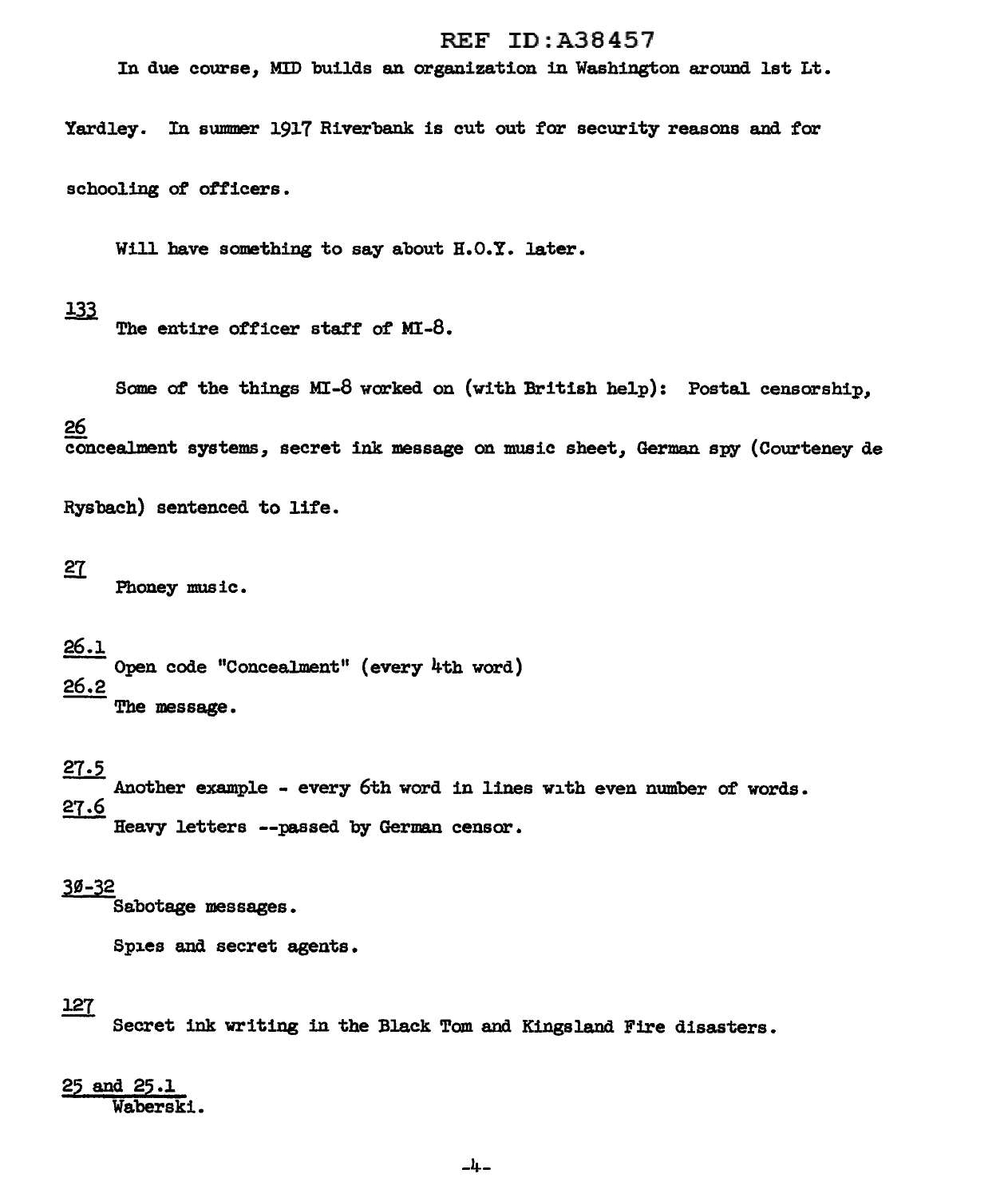82 Riverbank continues to work on Mexican messages but it tapers off. But instructional courses go on. One of the classes *ot* student officers at the Riverbank School of Cryptography, 1917-18.<br>
I am commissioned and go directly to France.<br>
Section 2 Riverbank School of Cryptography, 1917-18. I am commissioned and go directly to France.

# 156

r

Col.onel. Moorman.

 $\overline{\pi}$ 

Cipher system used by the Russians in World War I (from a book by the Austrian cryptologist, Andreas Figl). (Misuse of this cryptographic system. (or failure to use) cost the Russians the defeat at Tannenberg! Importance of that defeat.

Russo-Finnish War 1940.

French Army.

 $13$ Italian Army.

 $14$ 

J.2

The German ADFGVX cipher system, used by the German High Command during World War I. (First new system used by them. Invented by putting together two well-known steps.)

-5-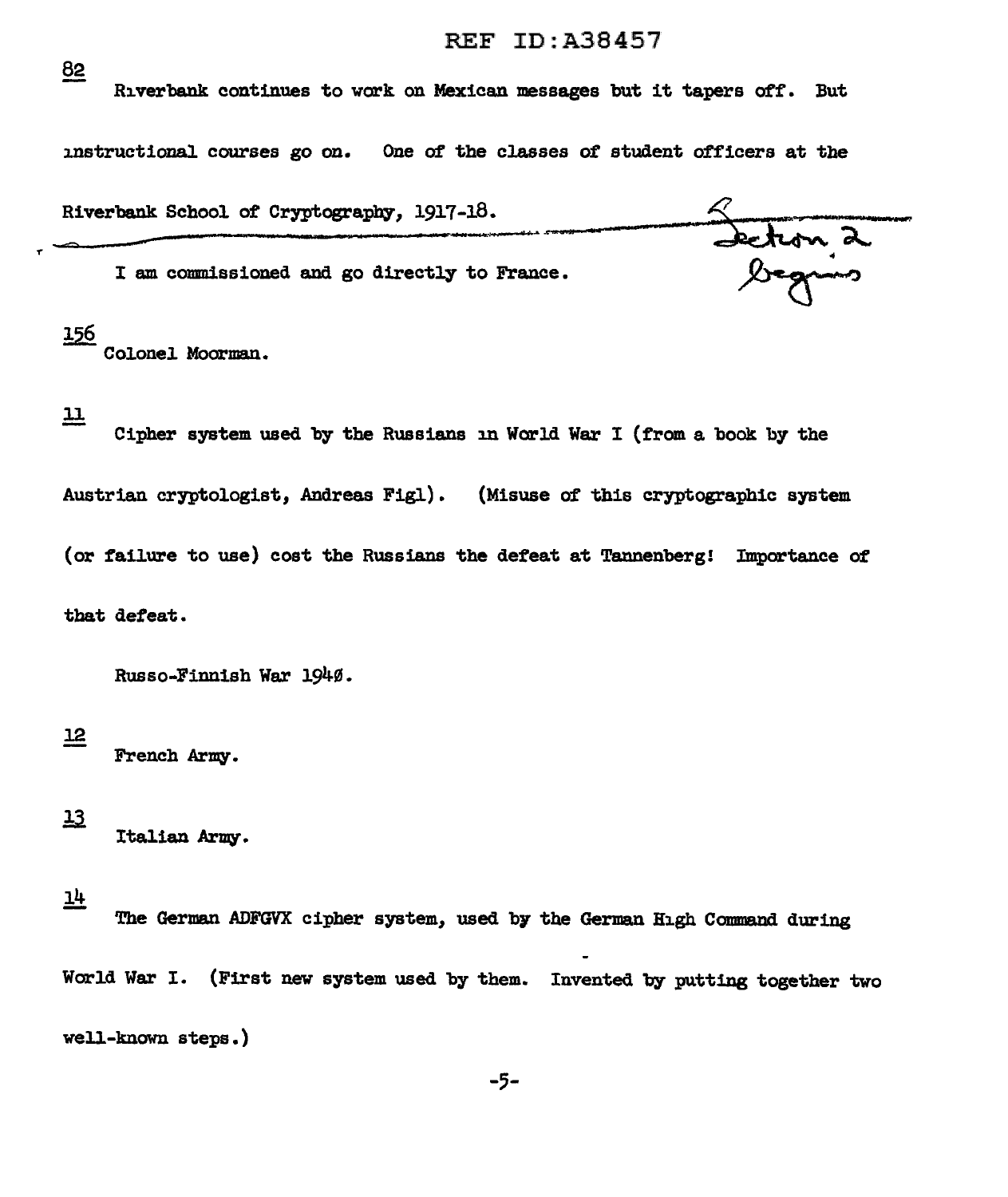The PLAYFAIR Cipher. This cipher was used by the British and Americans, and was thought to be 'hot stuff' in 1914. Solution was described in Mauborgne's "An advanced problem in cryptography".

Cipher allegedly invented by Playfair, but he did not do it -- rather Wheatstone. Wheatstone is credited with having invented the electrical. bridge, but he did not do it -- rather Christy.

Double transposition.

Code systems *ot* WWI.

16

An example of a commercial code. Call attention to 2-letter difference. All kinds, suited and specially constructed for general. or specific businesses and industries, such as leather, steel, automotive, shipping, etc.

## 18

- A highly specialized "commercial code" Call attention to 3-letter difference:

| <b>YGATA -</b> | <b>COMA</b>         |
|----------------|---------------------|
| <b>YGKRO –</b> | DELIRIUM TREMENS    |
| YCCIB -        | <b>CONSTIPATION</b> |
| <b>YGMAN -</b> | <b>DIARRHEA</b>     |

```
<u> 17</u>
```
Chinese code.

#### 19-22

Tactical codes in WWI. Prior to World War I and, in fact, for the first two

years of World War I code was thought to be impractical for military field or

 $23$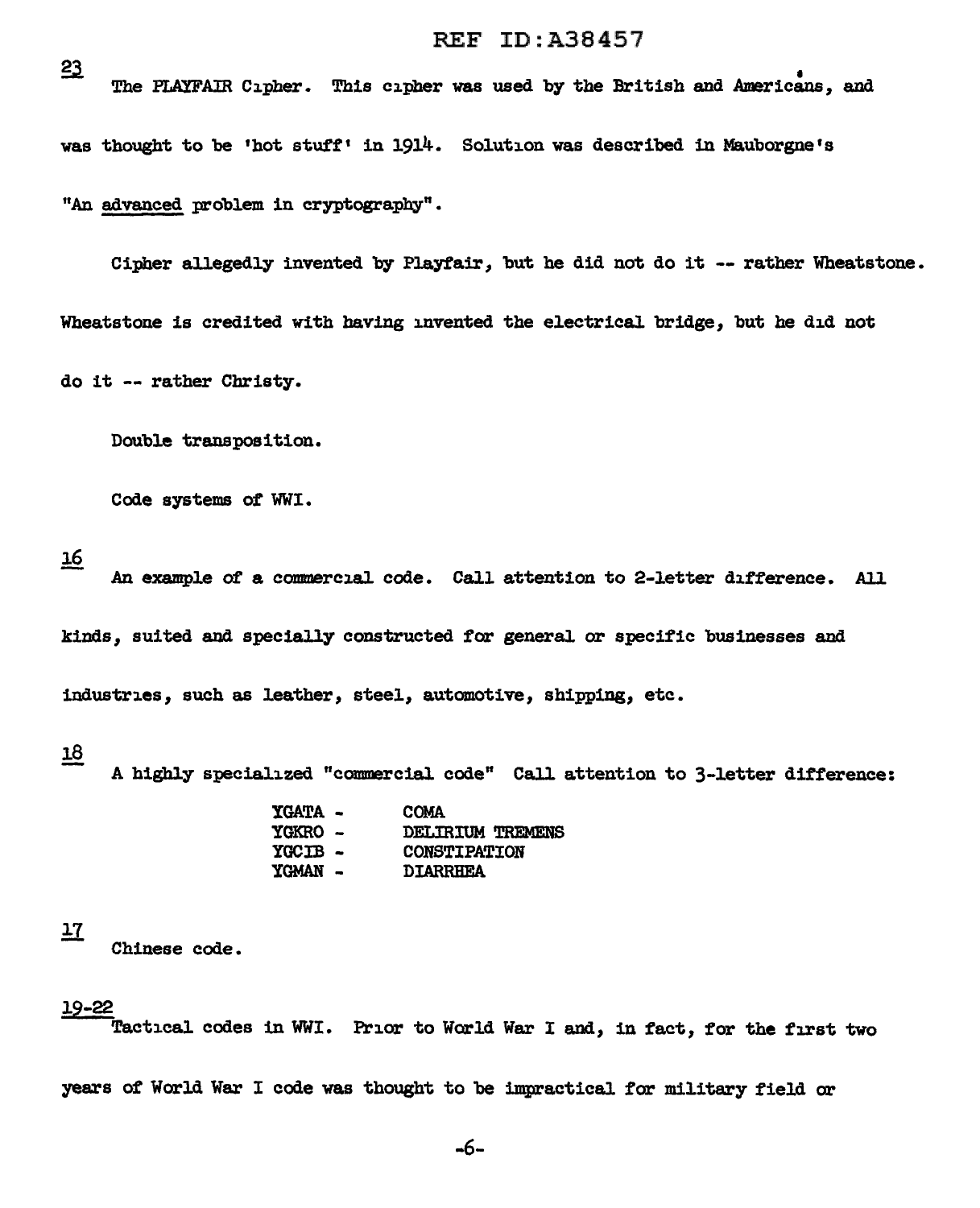tactical use. But the Germans began to use code late in 1916, and the Allies followed suit Question of reproduction then as it is today.

Field codes in WW I - will show only one example in slides --the German type of KRUSA code Exhibits can be examined later.

#### 2ø

One *ot* the German Army Field Codes, World War I.

| KRU<br><b>KRUS</b> | $676 \times 3$ | 1928<br>676        | (1) |
|--------------------|----------------|--------------------|-----|
| <b>KRUSA</b>       |                | <b>26ø4</b><br>676 | (2) |
|                    |                | 3280               | (3) |

### $\overline{12}$

French Army Code.

#### $\mathbf{22}$

British Army Field Code, World War I.

### $\underline{\mathbf{21}}$

An early AEF Code in World War I. An indication of how poorly prepared we

were for COMSEC.

#### 24

American Army Code. River series - First Army, Lake series - Second Army.

Cryptanalytic work in World War I. American successes in cryptanalytic work in the AEF, World War I, were not remarkable because of circumstances. We were working on traffic from "quiet sectors" -- hence had little but practice,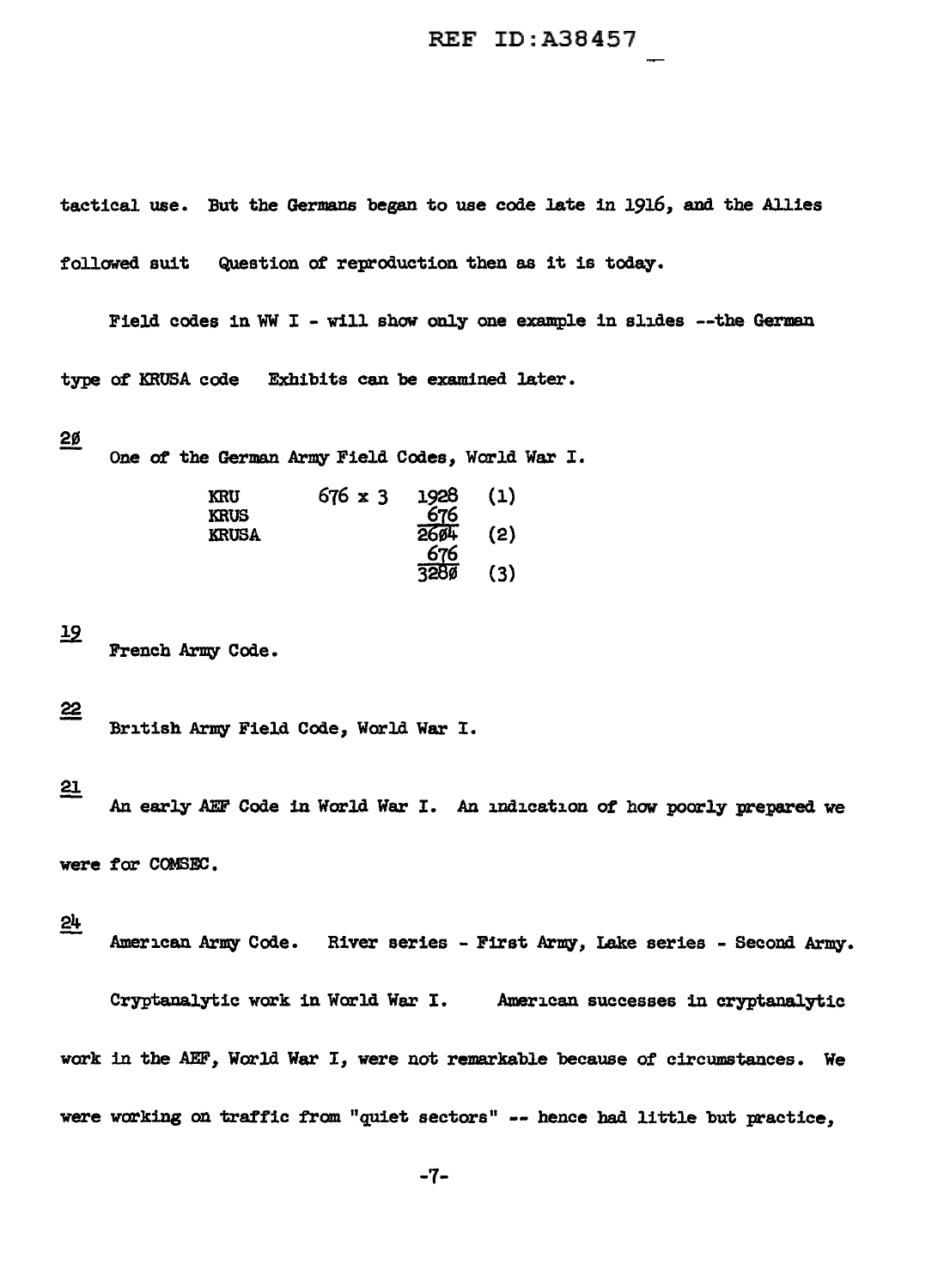and tbat was largely in 2-part codes. Fair success with cipher because traffic from all sources and collaboration with French and British. Best results were in connection with lower echelon 3-number codes, often tactically useful information was obtained after the introduction of the 3-number code.

# J.4.l

"Special Code Section Report" by G-2, A-6, GHQ, AEF 20 Nov 1918. A crypt "bulletin" from the ADFGVX cipher. This farms a good example of Special. Intelligence in World War I.

*!2.·* One of the earl.iest exampJ.es of traffic analysis and traffic inteJ.ligence based on study of traffic in ADFGVX messages.

On traffic analysis. "The probJ.em of the extent to which traffic analysis can be regarded as a reliable source of intelligence is an extremely tricky one. I feel that it will always have its limitations, that the 'first impressions' which it gives may often be wrong, that it must rely heavily on later confirmation from cryptanalysis or collateral, and that in particular it is regrettably vulnerable to deception activity by an enemy." - Travis in letter to Wenger 5 Jan 51

Return to U.S. after final report and am demobilized. Return to Riverbank and write brochure. Trying for Regular Army at G. Fabyan's insistence. Joining

cso, 1921, January 1.

-8-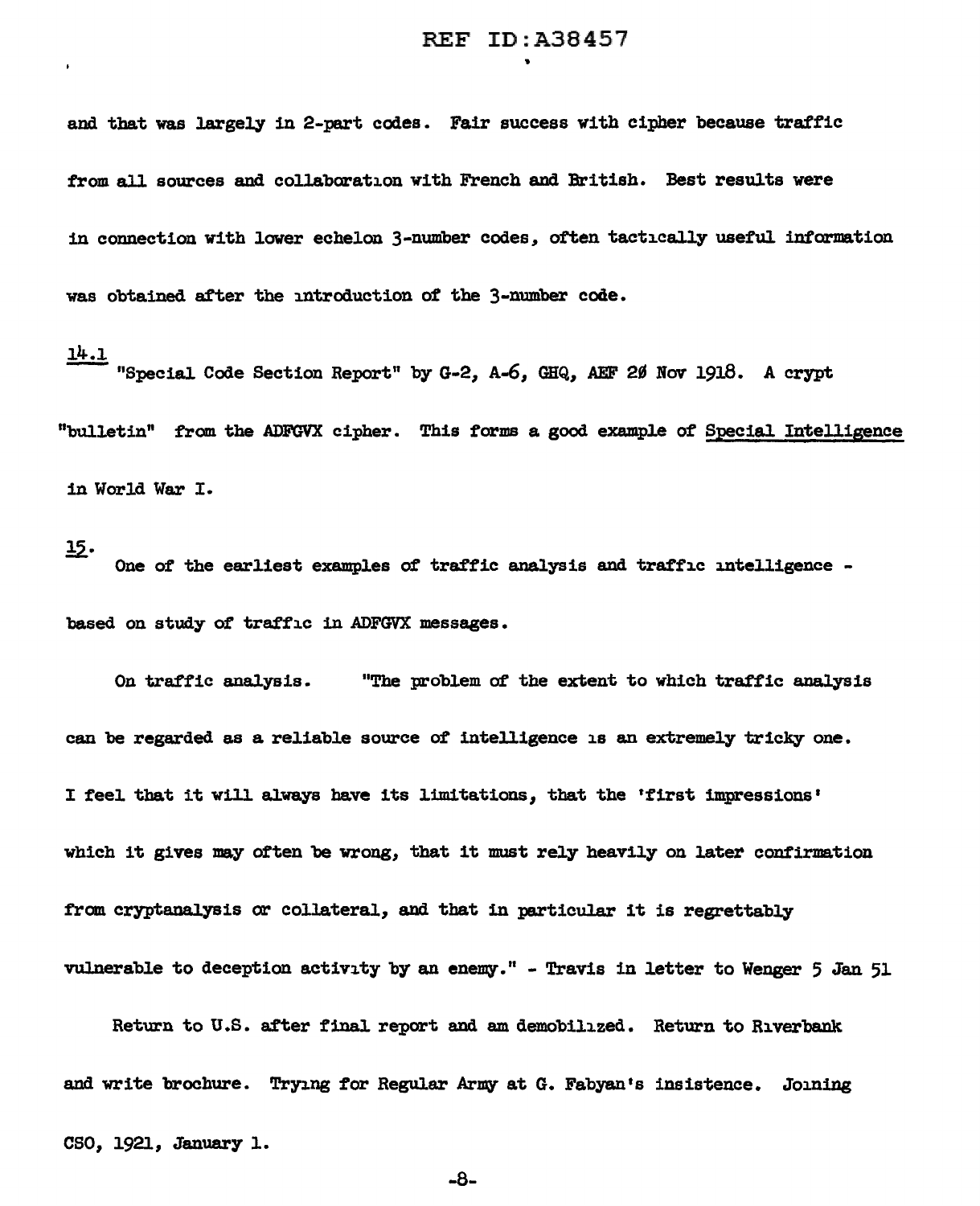U S. COMINT activities in 1920-29.

 $\bullet$ 

1. Navy had RPS but small. COMINT just in infancy. All work under Naval Communications. No official relations between Army and Navy.

2. Army -- cryptologic work under much divided authority:

Signal Corps, G-2, and AG with MI having over-all responsibility for security.

3 WFF came to OCSigO on J. January 1920

4. B.O.Y. in New York. No relations ABC with OCSigO, AB AB

solved J messages in 1922 Disarmament Conference 5-5-3 ration.

5. Albright studies situation.  $\mathbf{r}$ 

6 Closing of ABC - STIMSON.

7 SIS formally established on paper in April 1929 by transfer of solution. activity to OCSigO and little later transfer of AG duties to OCSigO also - thus integrating all work under one head. But G-2 retained over-all responsibility.

8. Publication of Yardley book and effects.

-9-